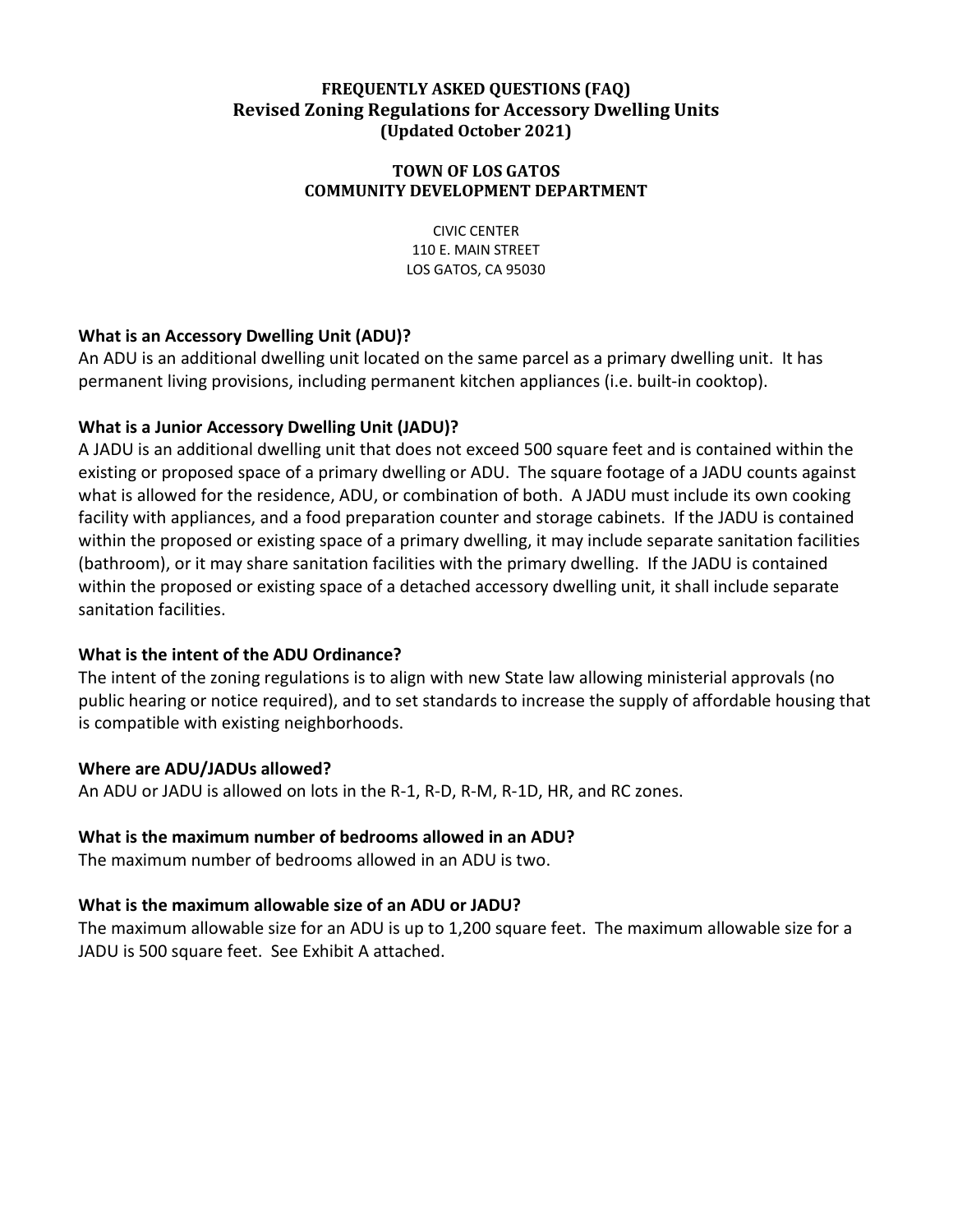# **Is additional square footage provided for the creation of an ADU?**

An additional 10 percent in the FAR standards for all structures, excluding garages, is allowed for an ADU (minimum 800 square feet and maximum 1,200 square feet). This additional 10 percent can be used only for an ADU. The area of any ADU that is larger than this additional 10 percent would count against the FAR standards for all residential structures, excluding garages. See Exhibit A attached. For example:

- *Lots less than 5,000 square feet in R-1, R-D, R-M, and R-1D zones*. An additional 800 square feet is provided for an ADU.
- *Lots between 5,000 and 30,000 square feet in R-1, R-D, R-M, and R-1D zones.* An additional 800 to 1,200 square feet is provided for an ADU. Planning staff should be consulted to calculate the allowable floor area for an ADU based on lot size.
- *Lots in HR and RC zones.* Where the net lot area adjusted for slope is 12,000 square feet or larger (Hillside Development Standards and Guidelines (HDS&G), the additional floor area for an ADU is 1,200 square feet. Where the net lot area is less than 12,000 square feet, Planning staff should be consulted to calculate the allowable floor area for an ADU per the HSD&G.

## **What are the minimum setback requirements for an ADU?**

- *R-1, R-D, R-M, and R-1D zones*. The minimum front setback is the same as required by the zone for the primary dwelling unit. Side and rear setbacks for an ADU are four feet. A detached ADU is not allowed in front of the primary dwelling unit. A separation of five feet is required from any other structure located on the same lot.
- *HR and RC zones*. Minimum setback requirements are the same as the primary dwelling unit, located within the least restrictive development area (slopes less than 30 percent).
- No ADU may be constructed in front of a primary dwelling unit that is a historic resource.

#### **How much of my lot can I cover?**

*In the R1, RD, and R-M zones*, the maximum allowable coverage with any roofed structures is 40 percent. Detached accessory structures may cover no more than 15 percent of the lot, to be calculated exclusive of the required building setbacks. An ADU that does not exceed 800 square feet is allowed regardless of lot coverage.

# **Can existing square footage be converted to an ADU?**

Yes. In cases where existing buildings do not meet minimum required setbacks for new construction, the new ADU is only required to meet building regulations for fire safety.

## **Is there a minimum size ADU that is allowed to be constructed, regardless of FAR or coverage standards?**

Yes. An ADU not exceeding 800 square feet is allowed to be constructed in compliance with other development standards.

#### **What are the maximum allowable height requirements for an ADU?**

The height requirements for an ADU are 16 feet and one story, with the following exceptions:

- *Attached in the R-1, R-D, R-M, R-1D, HR, and RC zones.* Allowed up to the maximum height for the zone within existing space, or where a two-story primary dwelling unit exists.
- *Detached in the R-1, R-D, R-M, and R1-D zones.* Allowed within existing space, or above an existing one-story accessory building, where a two-story primary dwelling unit exists.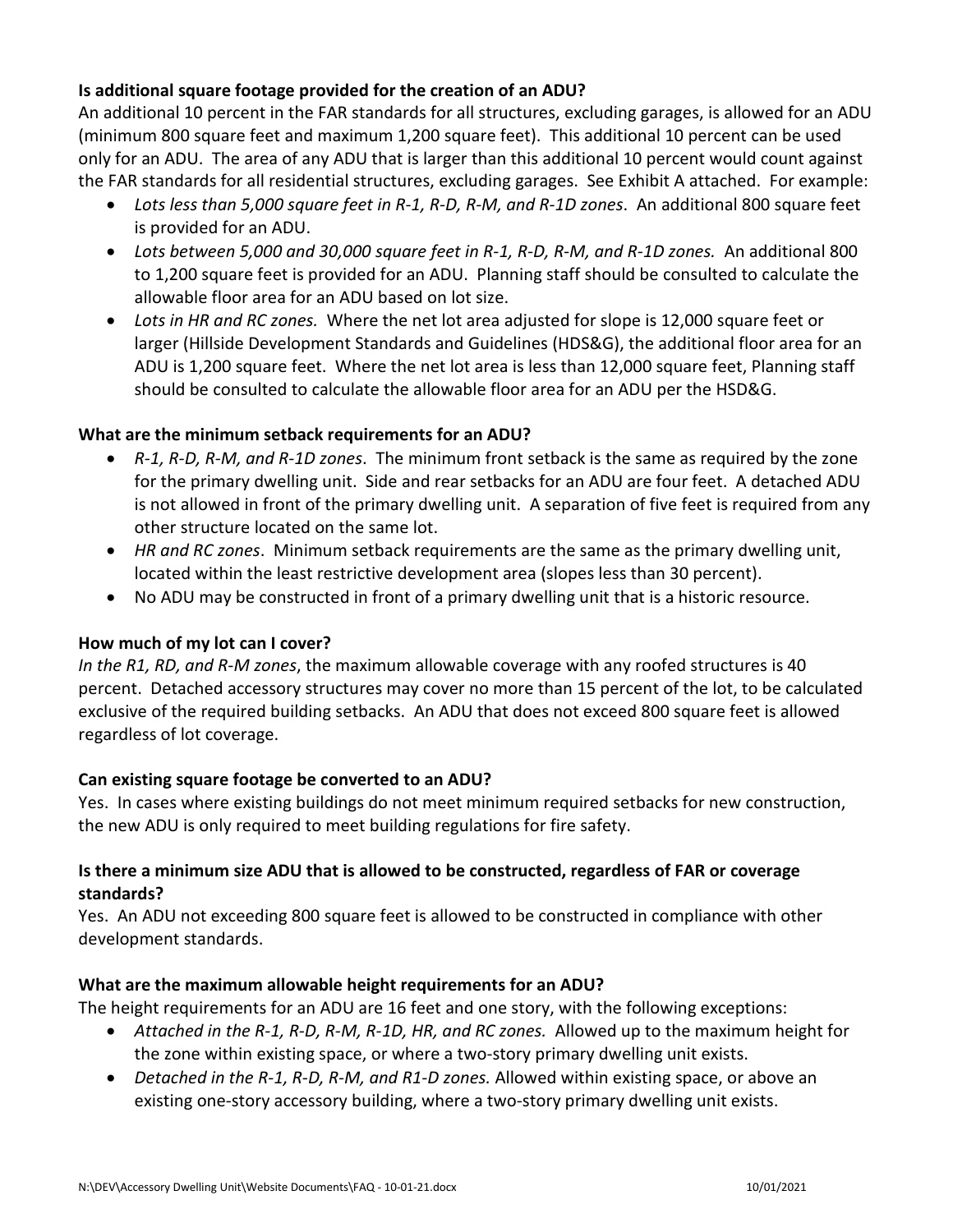## **What are the parking requirements for an ADU?**

Parking may be provided in a front setback on a driveway or through tandem parking. One parking space is required per ADU or per bedroom, whichever is less, with the following exceptions (where no parking is required):

- When the ADU is within one-half mile walking distance of a public transit stop;
- When the ADU is within an historic district;
- When existing square footage is converted to an ADU;
- When on-street parking permits are required, but not offered to the ADU occupant;
- When a car share vehicle is located within one block of the ADU; or
- When the Director finds that the lot does not have adequate area to provide parking.

#### **What are the requirements for replacement parking when a garage is converted to an ADU?**

When a garage is converted to an ADU, any lost off-street parking spaces required for the primary dwelling do not need to be replaced.

#### **What will the fire sprinkler system requirements be for Building permits for an ADU?**

In cases where a fire sprinkler system is required for the primary dwelling unit, a fire sprinkler system will be required for an ADU. Depending on site access and water availability, a fire sprinkler system may be required for any new construction. Please contact the Santa Clara County Fire Department at (408) 378-4010 for information about requirements.

The complete Zoning Ordinance, including the amended regulations, is available online at the following link. See Sections 29.10.305 through 29.10.335 for ADU regulations. [https://library.municode.com/ca/los\\_gatos/codes/code\\_of\\_ordinances?nodeId=CO\\_CH29ZORE](https://library.municode.com/ca/los_gatos/codes/code_of_ordinances?nodeId=CO_CH29ZORE)